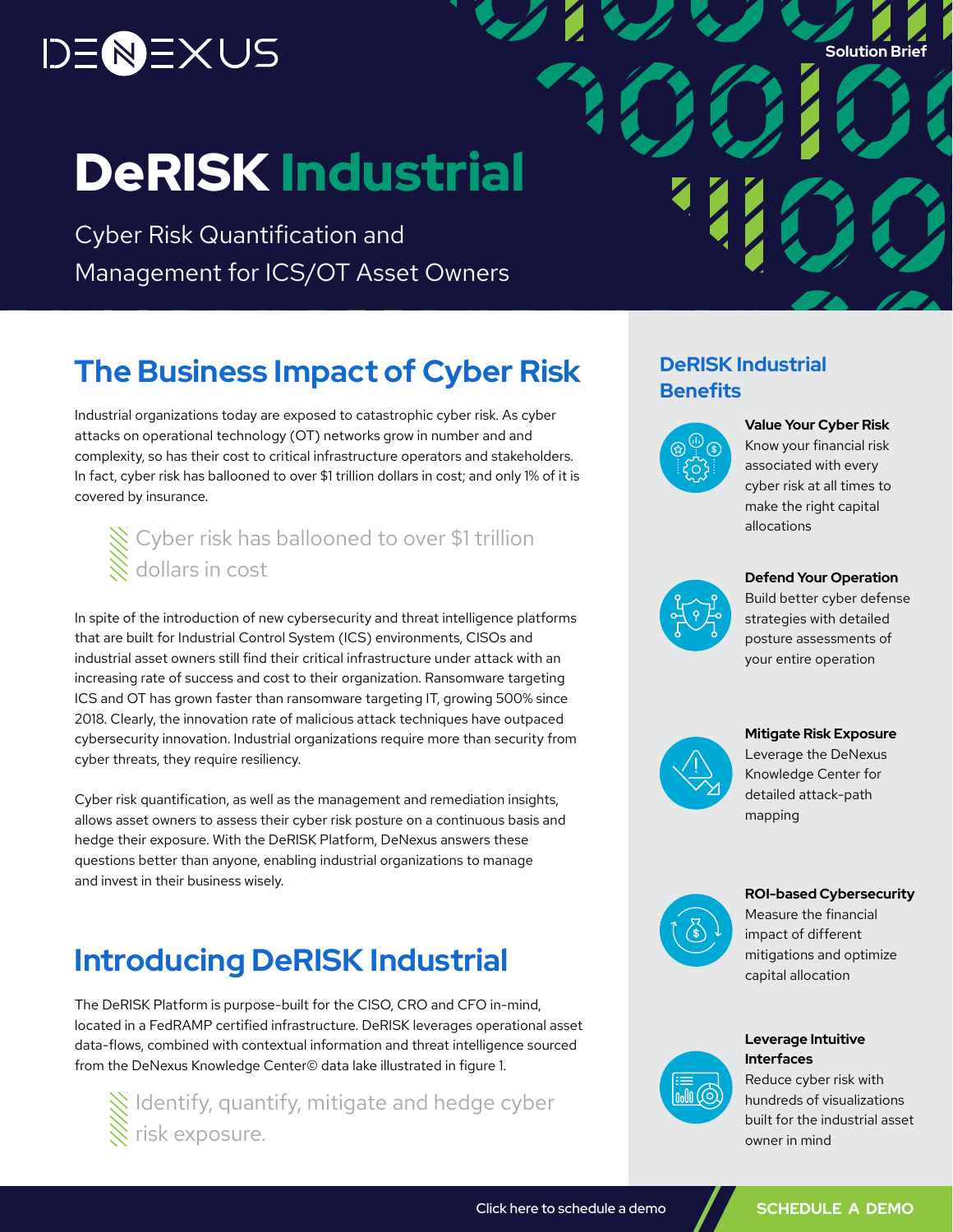The DeRISK Platform empowers risk stakeholders to financially quantify the cyber risk that their company is incurring in real-time. Through the DeRISK UI, asset owners are armed with the main factors driving their incurred cyber risk, where in their infrastructure cyber risk is located and how cyber risk can be remediated. CISOs, CTOs, CFOs and all operational stakeholders are able to achieve a central, holistic assessment their cyber risk exposure to better document and measure results, performance and mitigation-related investments.



Figure 1: DeNexus Knowledge Center powered by trusted data, probabilistic inference and machine learning MITRE ATT&CK framework - CIS CSC - NIST CSF - ISA/IEC-62443-3-3 - ISO 27001 - FAIR

# **The DeRISK Solution**

Comprehensive risk management for enterprise organizations, particularly for critical infrastructure and industrial environments, is dependent upon actioning operational and cybersecurity data. This is why the DeRisk Platform sources and aggregates data from all key operational areas, including intrusion detection, threat intelligence, contextual information and impact of successful breaches to provide dynamic and continuous cyber risk modeling via actionable dashboards that clearly visualizes the relationships between cyber-attack stages and the organization's specific infrastructure. The figure below illustrated how Initial Access Vectors (IAVs) are processed and analysed.



**Figure 2:** Attack-Path mapping using the DeNexus probablistic modeling apporach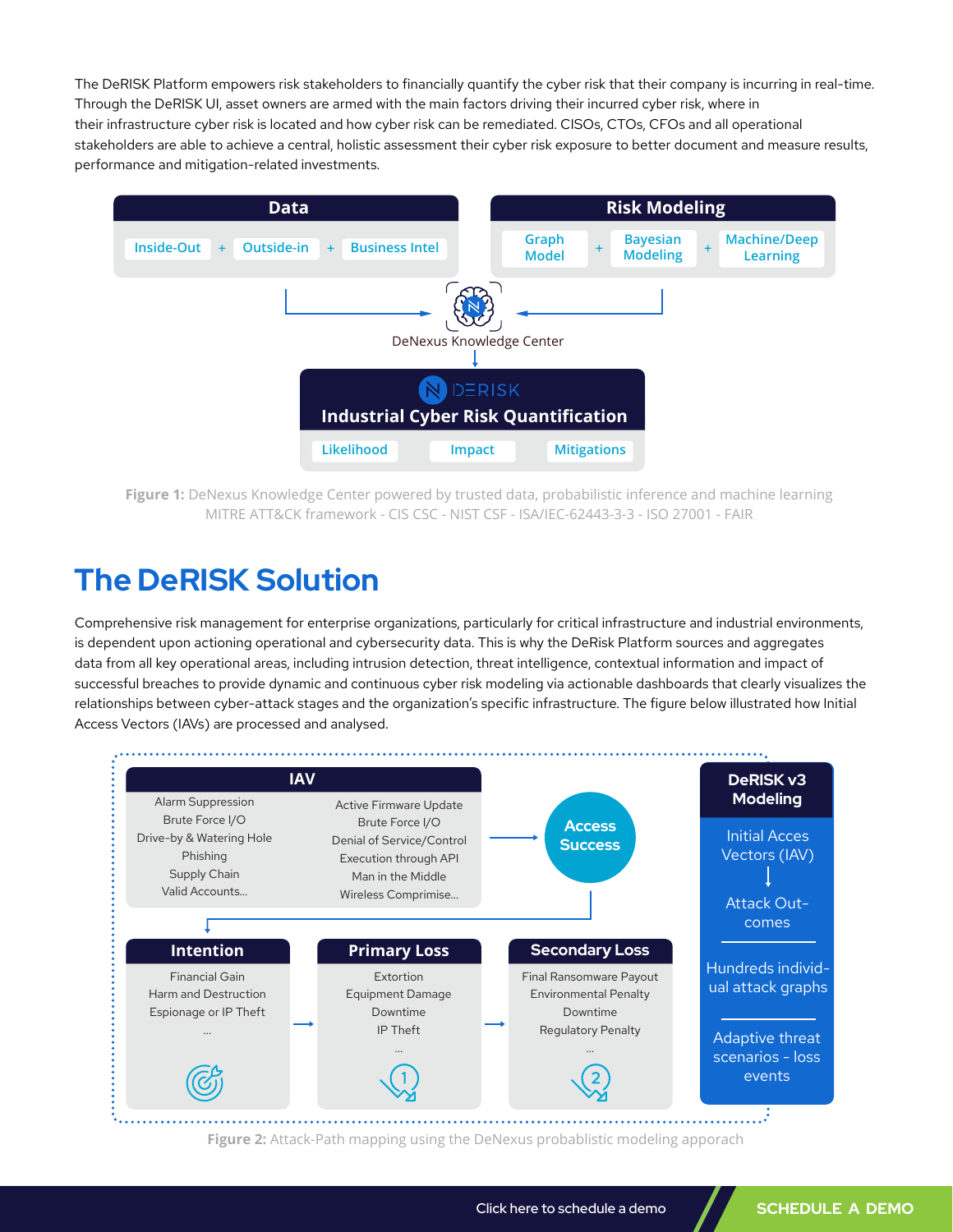Leveraging the DeNexus Knowledge Center, DeRISK explores every possible attack path that attackers could take against a target, and estimates the probability of each attack path succeeding. Also, to quantify the impact of any loss event, the platform considers the impact of a primary loss plus any possible secondary losses of an event as well. The result is a powerful risk quantification and management tool-set, offered as-a-service, that arms risk and operational stakeholders with hundreds of actionable attack paths sourced from numerous diffferent threat variables that are reffered to as "nodes."

This method of probabilistic modeling allows industrial organizations to use DeRISK Industrial to calculate capital allocation against their risk exposure, establish loss reserving provisions for balance sheet purposes and enable compliance obligations for regulatory and rating agency purposes. In addition, DeRISK Industrial can be used to build cybersecurity strategies as well as build and hone cybersecurity solutions.

# **Key Capabilities and Functions**

### **Attack-Path Mapping Interface**

- End-to-end mapping of potential attack and ultimate loss event
- Hundreds of actionable attack paths for loss scenarios
- Access vectors with attacker intentions represented for improved cyber risk remediation and loss prevention action
- Bayesian probabilistic estimation of cyber-attack attempts and potential outcomes

## **Dynamic Risk Aggregation**

- Collection of asset and intrusions related information from host enviornment (inside-out risk sources)
- Threat intelligence informaton from public, private and proprietary data sources including supply-chain risks (outside-in risk sources)
- Multi-network bottom-up risk visibility

#### **Loss Event Quantification**

- Comprehensive loss event classification derived from the Organization for Economic Co-operation and Development (OECD)
- Hierarchical analysis of primary and secondary financial losses
- Loss distribution composition providing a complete evaluation of risk

## **Risk Scenario Modeling**

- Continuous detailed, dynamic vulnerability analysis with environmental and industry context
- Adaptive quantification engine to industry, sub-industry, facility features and their technology
- Historical data, risk quantification, what-if scenarios can be compared

### **DeRISK Solves the Money Questions for Industrial Asset Owners**



Figure 3: Attack-Path Mapping from IAV to Financial Impact